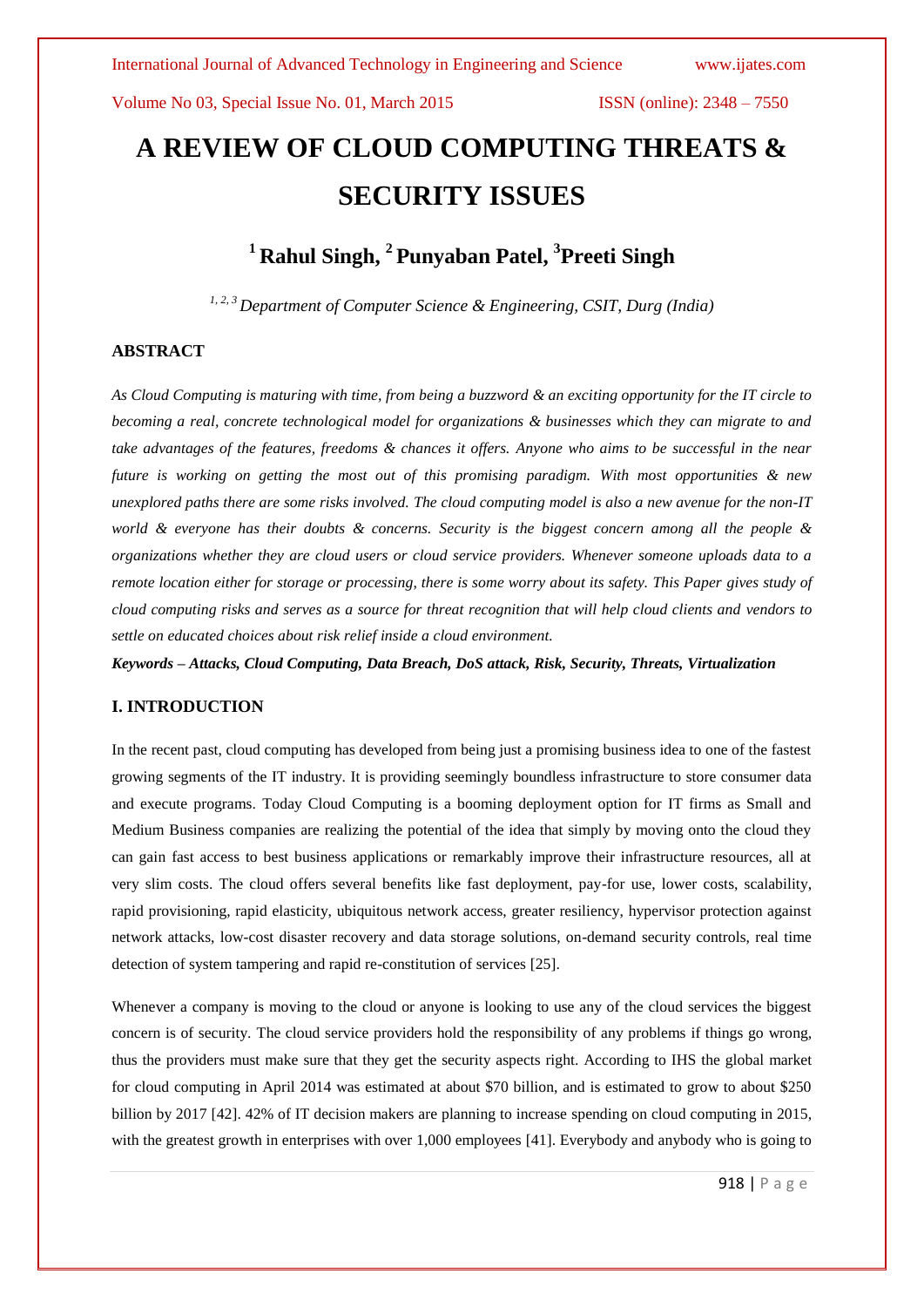be successful in the next decade or so has a plan to attack the cloud. The traditional enterprise IT players, whether they're on the hardware side or on the software side, whether it's an Oracle and a Microsoft or a Cisco or an Avaya, or an HP or a Dell, has a plan to essentially address the cloud [42]. Fig.1 shows the top five estimated tech spending increases in 2015. Cloud computing comes second, behind security technologies. This graphic depicts the overall spending of the IT industry. As one would expect security is the most focused issue in the IT world at the moment. And the sub-section of Cloud Computing is also expected to follow the trend. Security is the most vital issue in the Cloud environment.

The next section acquaints the readers to the Cloud Computing Paradigm. The definitions, characteristics, service & deployment models are presented. The section after that focuses on the threats  $\&$  security issues pertaining to the cloud environment. Various concerned issues & kinds of attacks are discussed.



Q: Please tell us about your organization's technology SPENDING plans in the next 12 months:

**COMPUTERWORLD** THE VOICE OF

Source: Computerworld 2015 Forecast Study

### **Fig. 1: Top Five Forecasted Tech Spending Trends in 2015**

# **II. THE CLOUD COMPUTING PARADIGM**

Cloud Computing is a fairly new paradigm that has made quite an impact on the world of computing. It is said to have evolved from Grid Computing, which is a model that gives the capacity to perform higher throughput processing by exploiting numerous arranged machines to model a virtual machine architecture that has the capacity appropriate procedure execution over a parallel infrastructure. Cloud computing refers to both the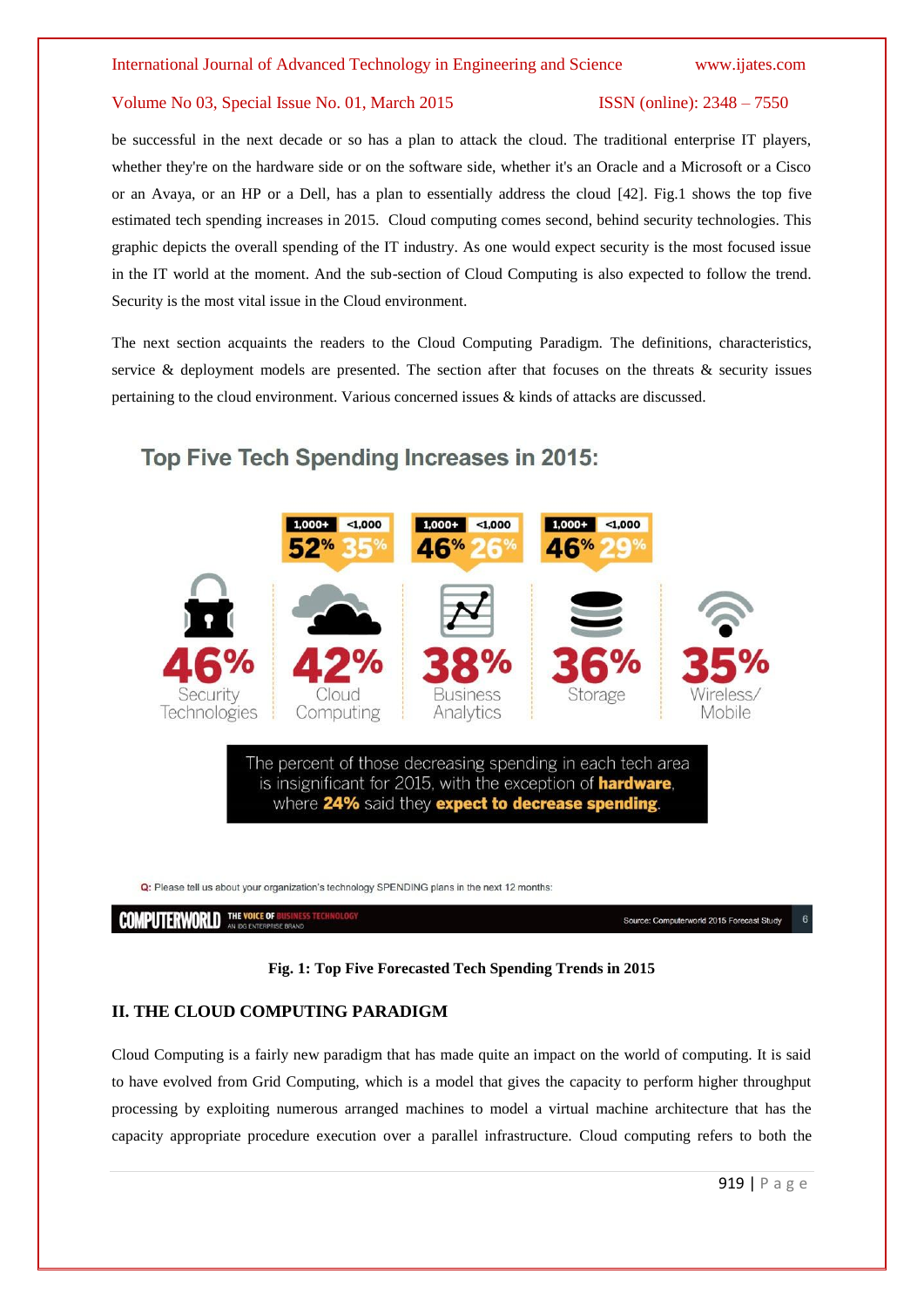applications conveyed as services over the Internet and the hardware infrastructure and programming platform in the data centres that provide those services. It gives the facility to access shared resources and common infrastructure, offering services as needed over the networked system to perform operations that meet changing business needs, and all the while, end users are unaware of the location of physical resources and devices being accessed. Fig.2 illustrates the cloud computing model.

#### **2.1 Definitions of Cloud Computing**

The term "Cloud Computing" itself doesn't hint anything about what it means to anyone who doesn't already know what it is [30]. Many experts have given many definitions of the paradigm. Armbrust et al. (2009) postulate: "Cloud Computing refers to both the applications delivered as services over the Internet and the hardware and systems software in the data centers that provide those services. The services themselves have long been referred to as Software as a Service (SaaS). The data center hardware and software is what we call a Cloud" [1]. According to National Institute of Standard and Technology cloud is defined as "Cloud computing is a model for enabling ubiquitous, convenient, on-demand network access to a shared pool of configurable computing resources (e.g., networks, servers, storage, applications, and services) that can be rapidly provisioned and released with minimal management effort or service provider interaction". This cloud model is composed of five essential characteristics, three service models, and four deployment models [20]. Vaquero et al. (2009) summarize proposed definitions and introduce a new one: "Clouds are a large pool of easily usable and accessible virtualized resources (such as hardware, development platforms and/or services). These resources can be dynamically reconfigured to adjust to a variable load (scale), allowing also for an optimum resource utilization. The pool of resources is typically exploited by a pay-per-use model in which guarantees are offered by the Infrastructure Provider by means of customized SLAs" [37].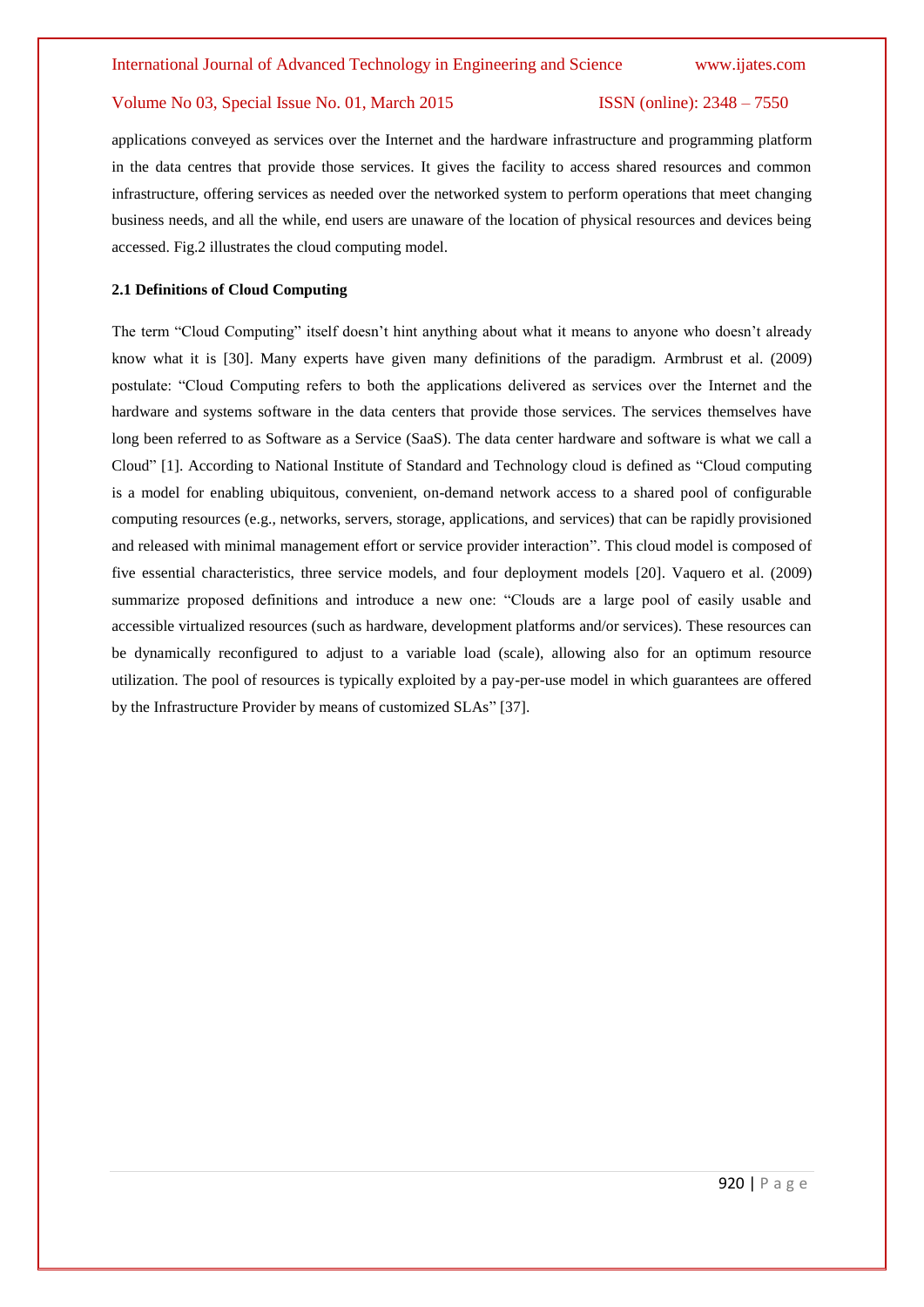



# **2.2 Essential Characteristics of Cloud Computing**

- On-demand self-service: The consumer has the control over which service of the provided options he or she is going to use  $&$  how much, as and when needed without any human interaction [30].
- Broad network access: Usually the Internet is the medium for providing services. These services can be accessed through any device that has the capacity to access the internet, may it be a desktop computer, a laptop or a mobile phone.
- Resource pooling: All the computing resources of the provider are pooled together in order to serve multiple clients simultaneously. The resources, physical or virtual are assigned  $\&$  revoked depending on the user demand in real time. The users have no idea about the resources being provided are located. They can be in a different country or even on a different continent [30].
- Rapid elasticity: There is a high degree of flexibility when it comes to the capabilities. They can be increased or decreased, depending on the demand. It seems to the user that there are unlimited resources at their disposal & they can use them, of-course on a pay-per-use basis.
- Measured service: Cloud systems manage & optimize the utilization of resources at some level of abstraction depending on the type of service by applying measured use of the service. This provides transparency between the provider & user of the service can be observed, kept in check & reported.

# **2.3 Cloud Computing Service Models**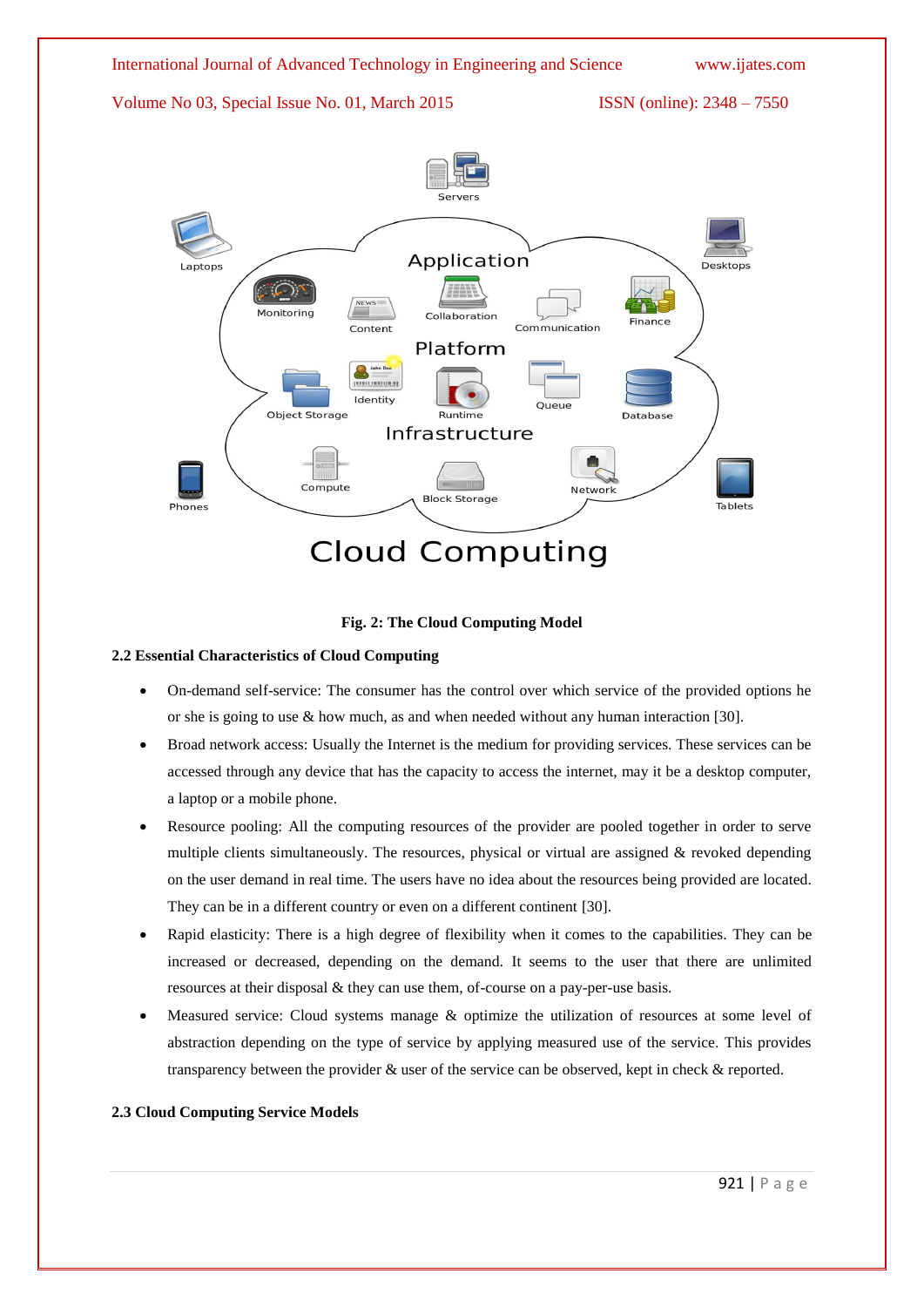There are basically three service models in the Cloud Model, i.e. the services can be provided to the clients in three forms. These service models are discussed next. Fig.3 illustrates the service models as layers that run one – over – another & lists some examples of the available services.

- Software as a service (SaaS): In this model, the cloud client exploits programming running on the cloud supplier's foundation as opposed to on the client's own particular equipment. The applications needed are available from different customer gadgets through either a thin client interface, for example, a web program (online email), or a program interface. In SaaS administrations, the client has no power over the fundamental cloud framework, getting to applications through a web program or separate project interface. An alternate definition of XaaS (Everything as a Service) that may comprehensively be incorporated in SaaS is CaaS (Communication as a Service), which incorporates cloud administrations for messaging and Voice Over Internet Protocol (VOIP).
- Platform as a service (PaaS): In this model, the cloud clients use their own applications and information on stage devices, including programming apparatuses, having a place with and oversaw by the cloud supplier. Application designers chipping away at portable applications generally utilize cloud-based stages to create and dispatch their administrations. The cloud client does not oversee or control the hidden cloud foundation, for example, system, servers, working frameworks, or capacity, yet has control over the conveyed applications and maybe over arrangement settings for the application facilitating environment.
- Infrastructure as a service (IaaS): In this model, the cloud supplier's transforming, stockpiling, systems and other principal processing assets permit the cloud client to send and run programming, which can incorporate working frameworks and applications. The cloud client does not oversee or control the fundamental framework however has control over working frameworks, stockpiling and conveyed applications, and may have constrained control of select systems administration parts (for instance, host firewalls). Making utilization of the flexibility of IaaS for information stockpiling and transforming limit permits an association or venture to get to processing foundation in an adaptable and auspicious way.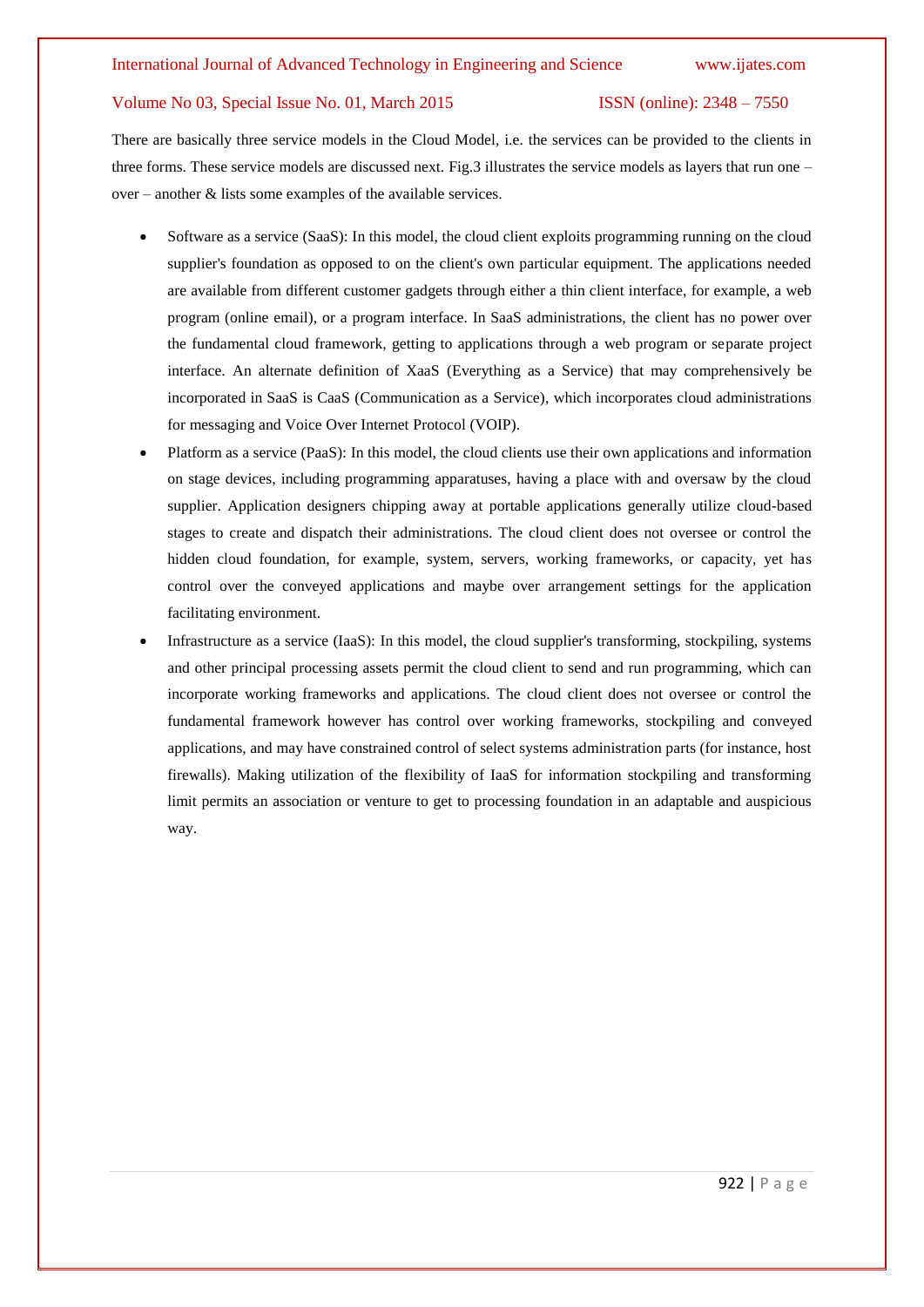

**Fig. 3: Service Models in Cloud Computing**

VMware, Joyent, Google Cloud Storage, ....

# **2.4 Cloud Computing Deployment Models**

- Private Cloud The cloud infrastructure is owned or leased by a single organization and is operated solely for that organization.
- Community Cloud Several organizations that have similar polices, objectives, aims and concerns share the cloud infrastructure.
- Public Cloud A large organization owns the cloud infrastructure and sells cloud services to industries or public.
- Hybrid Cloud It is combination of two or more clouds. It enables data and application probability.

# **2.5 Benefits of Cloud Computing**

Some benefits of cloud computing can be listed as:

- Reduced Cost: Organizations don't have to build the infrastructure needed for their IT needs. This reduces the cost for organizations that move to the cloud environments as they can get resources as and when needed  $&$  make payments incrementally.
- Increased Storage: Cloud storage services provide huge storage space at trifling rates. People and organizations can get as much storage they need and store much more data than on private computer systems.
- Highly Automated: The cloud users don't need to worry about software updates & don't have to sweat to keep up with the ne advances in the technology.
- Flexibility: The cloud computing model offers much more flexibility in comparison to the traditional computing methods as services can be utilized on-demand  $\&$  scaled with the changing needs.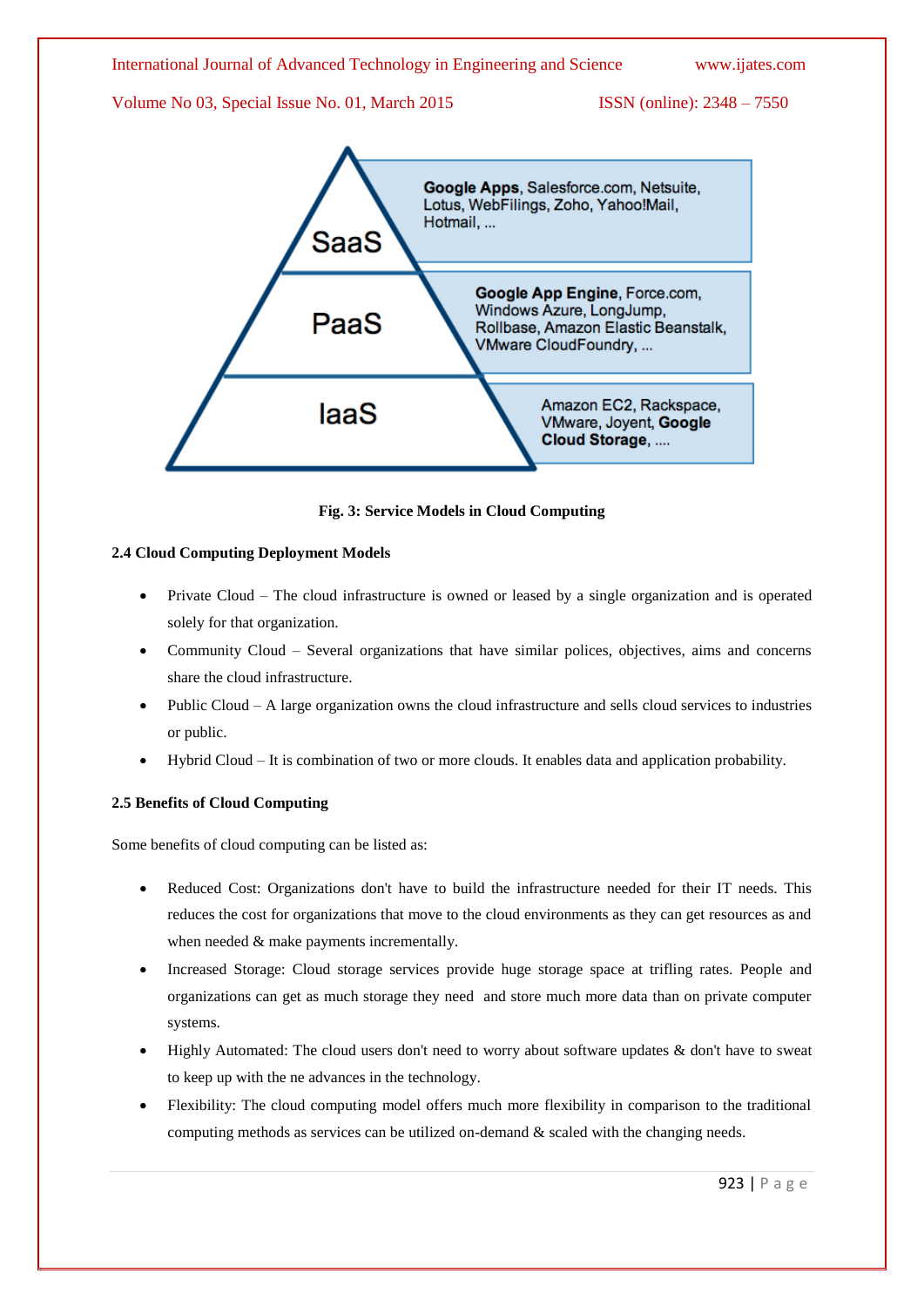### Volume No 03, Special Issue No. 01, March 2015 ISSN (online): 2348 – 7550

- More Mobility: People can access information & services whenever they want, wherever they are, rather than having to stay tied to their desks.
- Allows IT to Shift Focus: Experts can focus on R&D, no longer having to worry about constant server updates and other computing issues. Governments & organizations are free to concentrate on innovation.

#### **III. THREATS AND SECURITY ISSUES**

Cloud computing environment is for the most part expected as a potential expense saver and in addition supplier of higher administration quality. Security, Availability, and Reliability are the significant quality concerns of cloud administration clients, recommends that security in one of the noticeable test among all other quality challenges. Each of these models has an alternate effect on application security. There is various security issues connected with cloud computing however these issues fall into two general classes: Security issues confronted by cloud providers and security issues confronted by their clients. A discussion of the various cloud threats & security issues follows.

### **3.1 Abuse of Cloud Services**

This threat is more of an issue for cloud service providers than cloud consumers, but it does raise a number of serious implications for those providers [23]. Cloud providers lend computing resources & services to all the clients whether they are individuals or small or enormous corporations. The clients don't have to buy and keep up a large number of servers, as cloud service providers rent them all the servers they need for moderate prices. However not all clients utilize this power as a windfall. For an attacker to gauge the encryption keys will take years with a solitary server. Yet with the assistance of a great many servers it will get to be anything but difficult to gauge the keys inside minutes.

#### **3.2 Account Hijacking**

Account or Service Hijacking incorporates assaults like phishing, extortion, and abuse of software programming. This security risk emerges because of loss of credentials. In the event that the attackers get access to your ids and passwords, they can without much of a stretch get access to your classified information and bookkeeping data. Additionally they can control or erase your information, return misrepresented data, and sidetrack your customer to some illegitimate site. To maintain a strategic distance from this, the associations or people ought to shield their passwords and certifications from being imparted in the middle of clients and administrations. Additionally legitimate verification system ought to be utilized.

# **3.3 Authentication and Authorization**

Most companies, if not all, are storing their employee information in some type of Lightweight Directory Access Protocol (LDAP) servers [25]. In the case of SMB companies, a segment that has the highest SaaS adoption rate, Active Directory (AD) seems to be the most popular tool for managing users (Microsoft White Paper, 2010). With SaaS, the software product and services are facilitated outside of the corporate firewall.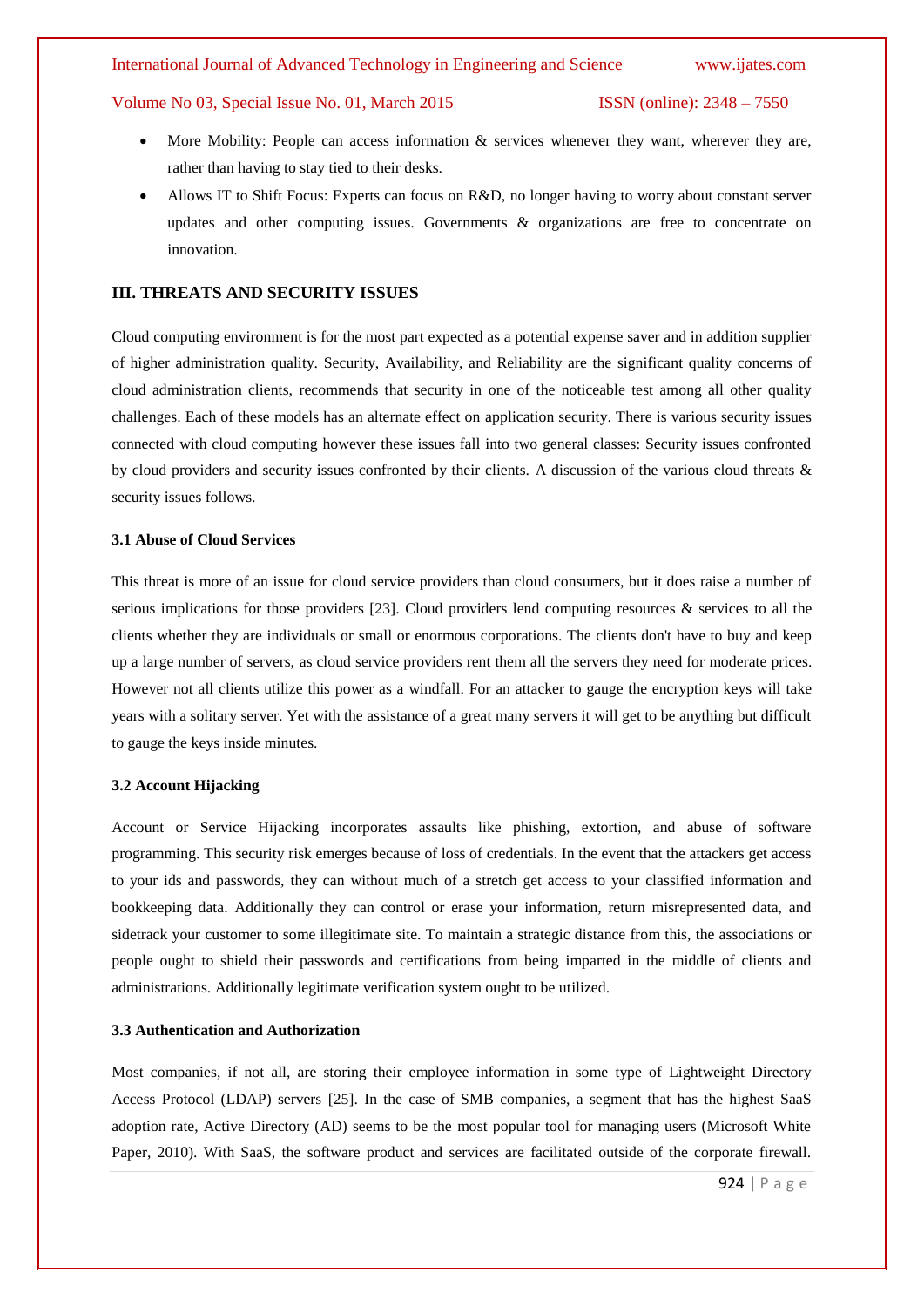Numerous times client credentials are put away in the SaaS suppliers' databases and inside the corporate IT infrastructure. This implies SaaS clients must not forget to remove or disable the accounts as workers leave the organization and create/re-enable accounts as people come onboard. Fundamentally, having numerous SaaS products will expand IT administration overhead. Case in point, SaaS suppliers can give appoint the validation procedure to the client's inside LDAP/AD server, with the goal that organizations can hold control over the administration of clients.

#### **3.4 Availability**

The SaaS application needs to guarantee that clients are provided services all day and all night. This includes rolling out architectural improvements at the application and infrastructural levels to include versatility and high accessibility. A multi-level architectural design needs to be embraced, backed by load balancing techniques of utilization cases, running on a variable number of servers. Versatility to equipment/programming failures, and in addition to Denial of Service (DoS) attacks, needs to be developed starting from the earliest stage the application. At the same time, an appropriate action plan for business continuity (BC) and disaster recovery (DR) needs to be considered for any unplanned emergencies. This is essential to ensure the safety of the enterprise data and minimal downtime for enterprises [25].

### **3.5 Backup**

The Cloud service providers need to make sure that all confidential & important information is regularly backed up to facilitate quick recovery in case of power failures or natural disasters. The backup of the data should be kept at different locations which are geographically far away from each other, thus, minimizing the chances of the same disaster or problem affecting both the original data location and the back-up location. The backup data should be updated at regular intervals. The use of effective & powerful encryption techniques is recommended to protect the backup data from accidental leakage.

# **3.6 Data Access**

Information access issue is primarily identified with security strategies gave to the clients while getting to the information. In an ordinary situation, a little business association can utilize a cloud gave by some other supplier to completing its business forms. This association will have its own security approaches in light of which every representative can have entry to a specific set of information. The security strategies may entitle a few contemplations wherein a percentage of the workers are not offered access to certain measure of information. The cloud service model must be sufficiently adaptable to consolidate the particular approaches set forward by the association. The model must additionally have the capacity to give hierarchical limit inside the cloud in light of the fact that different association will be sending their business forms inside a solitary cloud environment.

#### **3.7 Data Breaches**

The CIOs of every organization has the hallucination of losing their sensitive internal data to their competitors. In November 2012, researchers from the University of North Carolina, the University of Wisconsin and RSA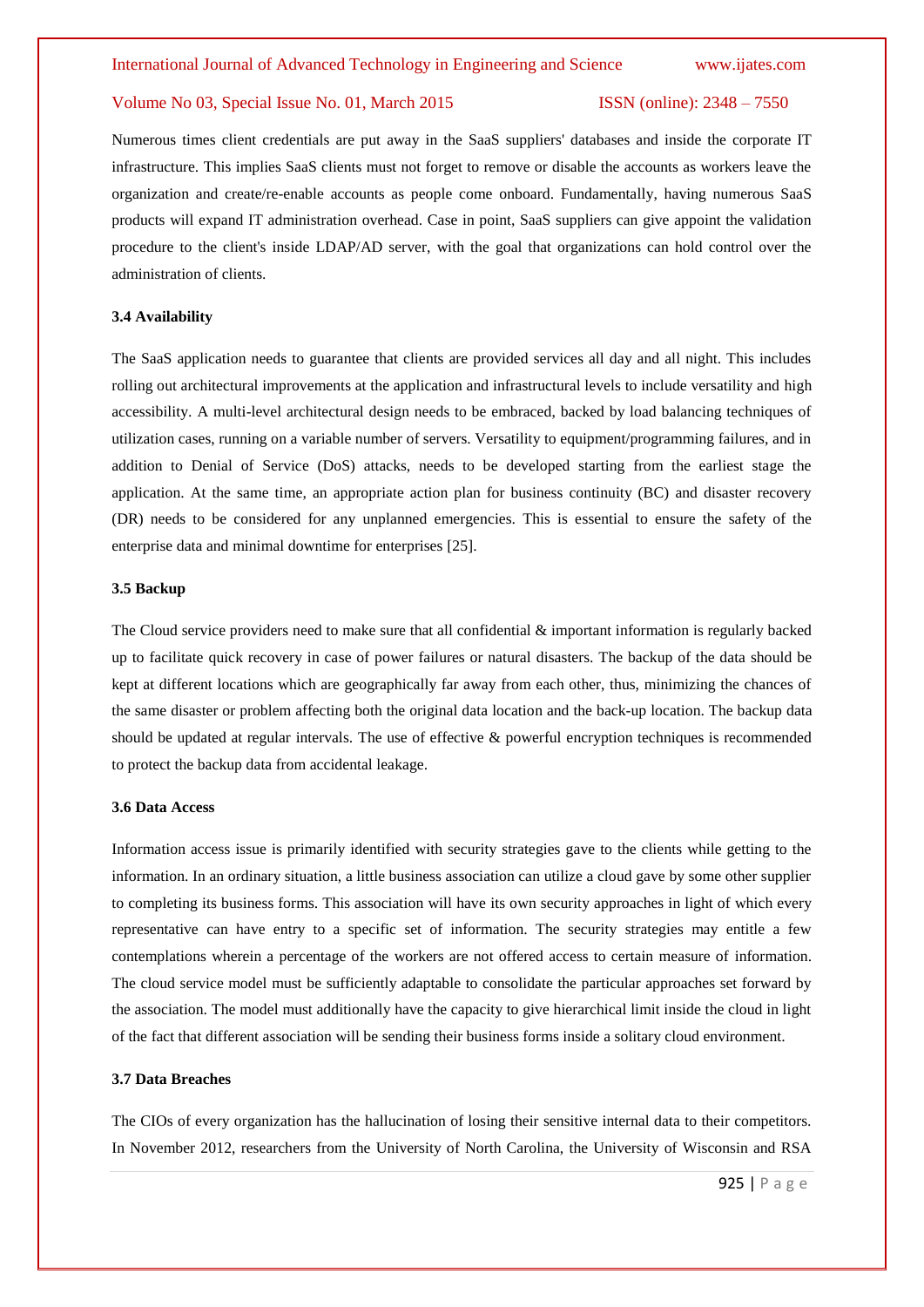Corporation released a paper describing the fact that if multiple virtual machines are running on a single physical server, than it may be possible to extract the private cryptographic keys used on one virtual machine by sitting on other virtual machine using side channel timing information. In a multitenant environment, if a flaw exists in a single tenant's application cloud allow an intruder to access the application of all the clients present in the environment. The impact of data breaches can be reduced by encrypting the data, but if you lose your encryption key, your data will be lost automatically. Multiple copies of data are prepared to reduce the impact of data loss but it will increase your exposure to data breaches [11].

#### **3.8 Data Confidentiality Issue**

The definitional outskirts of cloud computing are tremendously bantered about today. Cloud computing includes the offering or stockpiling by clients they could call their own data on remote servers claimed or worked by others and gets to through the Internet or different associations. Cloud computing services exist in numerous varieties, including information stockpiling locales, feature destinations, charge readiness locales, individual health record sites and numerous more. The whole substance of a client's capacity gadget may be put away with a solitary cloud supplier or with numerous cloud suppliers. At whatever point an individual, a business, a legislature office, or some other element offers data in the cloud, protection or confidentiality inquiries emerge. All this important data is very valuable & the confidentiality must be maintained.

#### **3.9 Data Integrity**

Data integrity is one of the most critical elements in any system. Data integrity is easily achieved in a standalone system with a single database. Data integrity in such a system is maintained via database constraints and transactions [25]. Usually ACID (atomicity, consistency, isolation and durability) properties are followed during transactions to ensure the integrity of data. Enter the universe of SOA and Cloud computing, and the issue of the data integrity gets amplified considerably more, as there is a blend of on-reason and SaaS applications uncovered as administration. SaaS applications are multi-tenant applications facilitated by a third gathering. SaaS applications typically uncover their usefulness through XML based APIs (Application Program Interfaces). Additionally, in SOA based situations, numerous on-reason applications uncover their usefulness through SOAP and REST web benefits too. One of the greatest difficulties with web administrations is exchange administration. At the convention level, HTTP (Hyper Text Transfer Protocol) does not help exchanges or ensured conveyance, so the main alternative is to execute these at the API level. Albeit there are gauges accessible for overseeing information honesty with web administrations, for example, WS-Transaction and WS-Reliability, these guidelines are not yet develop and relatively few sellers have executed these. Most SaaS sellers uncover their web administrations APIs with no backing for exchanges. Additionally, every SaaS application may have diverse levels of accessibility and SLA (administration level understanding), which further muddles administration of exchanges and information respectability crosswise over numerous SaaS applications.

#### **3.10 Data Locality**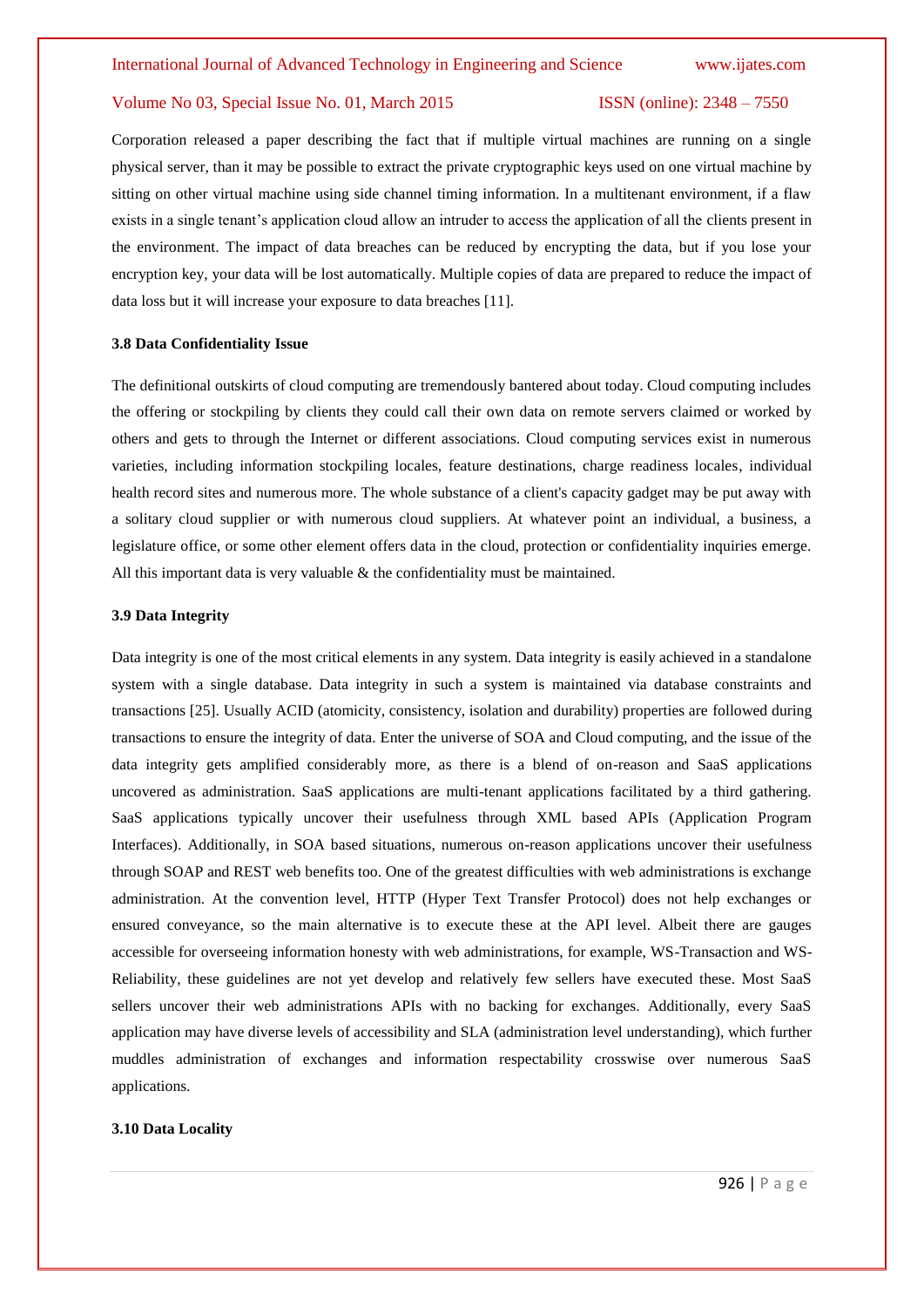In the cloud scenario, the customer has no idea where the data is getting stored. In many a cases, this can be a problem. Due to compliance and data privacy laws in various countries, locality of data is of utmost importance in many enterprise architectures. For example, in many European and South American countries, certain types of data cannot leave the country because of potentially sensitive information. In addition to the issue of local laws, there's also the question jurisdiction, if an investigation is underway.

#### **3.11 Data Loss**

For cloud clients, data loss is a standout amongst the most concerning issue. A man lost all his personal records because of absence of data security by the cloud administration. Obviously, information put away in the cloud can be lost because of different reasons also. A coincidental or physical disaster like fire and earthquake can cause the loss of valuable data. Moreover, if a client transfer its information to the cloud in the wake of scrambling it and loses the encryption key because of any reason, the information will be lost too.

#### **3.12 Data Security**

In a conventional computing software deployment model, the delicate data of every undertaking keeps on staying inside the venture limit and is liable to its physical, coherent and staff security and access control strategies. Nonetheless, in the cloud demonstrate, the undertaking information is put away outside the venture limit, at the cloud merchant end. Therefore, the cloud vendor must embrace extra security checks to guarantee information security and anticipate ruptures because of security vulnerabilities in the application or through noxious workers. This includes the utilization of solid encryption systems for information security and finegrained approval to control access to information. Malicious users can exploit weaknesses in the data security model to gain unauthorized access to data. The following assessments test and validate the security of the enterprise data stored at the SaaS vendor [25]:

- Cross-site scripting [XSS]
- Access control weaknesses
- OS and SQL injection flaws
- Cross-site request forgery [CSRF]
- Cookie manipulation
- Hidden field manipulation
- Insecure storage
- Insecure configuration.

#### **3.13 Data segregation**

Multi-occupancy is one of the significant attributes of distributed computing. As a consequence of multioccupancy various clients can store their information utilizing the applications gave by SaaS. In such a circumstance, information of different clients will live at the same area. Interruption of information of one client by an alternate gets to be conceivable in this environment. This interruption could be possible either by hacking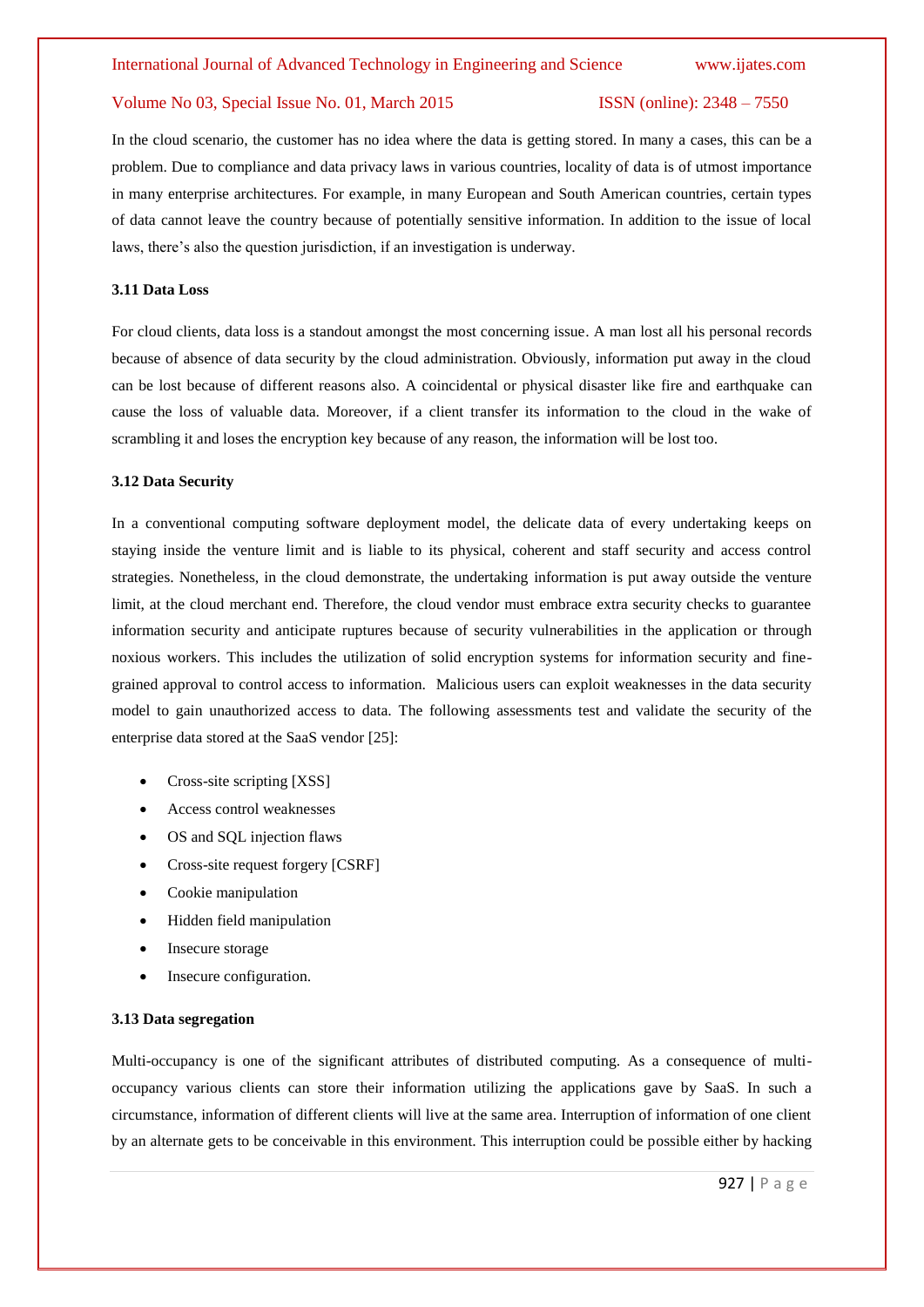through the escape clauses in the application or by infusing customer code into the SaaS framework. A customer can compose a veiled code and infuse into the application. In the event that the application executes this code without confirmation, then there is a high capability of interruption into other's information. A SaaS model ought to in this manner guarantee a reasonable limit for each client's information. The limit must be guaranteed at the physical level as well as at the application level. The administration ought to be sufficiently insightful to isolate the information from diverse clients. A malicious user can use application vulnerabilities to handcraft parameters that bypass security checks and access sensitive data of other tenants. The following assessments test and validate the data segregation of the SaaS vendor in a multi-tenant deployment [25]:

- SQL injection flaws
- Data validation
- Insecure storage

#### **3.14 Denial of Service**

Denial-of-service attack is like being caught in rush-hour traffic gridlock: there is no way to get to your destination, and nothing you can do about it except sit and wait [23]. As a client, administration blackouts baffle you, as well as power you to re-evaluate whether moving your discriminating information to the cloud to lessen framework expenses was truly beneficial when its all said and done. Since cloud suppliers regularly bill customers in view of the process cycles and circle space they expend, there is the likelihood that an assailant will be unable to totally thump your administration off of the net, however may at present reason it to devour so much transforming time that it gets to be excessively lavish for you to run and you will be compelled to bring it down yourself.

#### **3.15 Identity Management and Sign-On Process**

Identity management (IdM) or ID management is a broad administrative area that deals with identifying individuals in a system (such as a country, a network or an organization) and controlling the access to the resources in that system by placing restrictions on the established identities. Identity management can involve three perspectives [25]:

- 1. The pure identity paradigm: Creation, management and deletion of identities without regard to access or entitlements.
- 2. The user access (log-on) paradigm: For example: a smart card and its associated data used by a customer to log on to a service or services (a traditional view).
- 3. The service paradigm: A system that delivers personalized role based, online, on-demand, multimedia (content), presence based services to users and their devices.

#### **3.16 Insecure Interfaces & APIs**

The interfaces or APIs used to interact with the service providers are prone to risks by attackers [11]. Most providers strive to ensure security is well integrated into their service models, it is critical for consumers of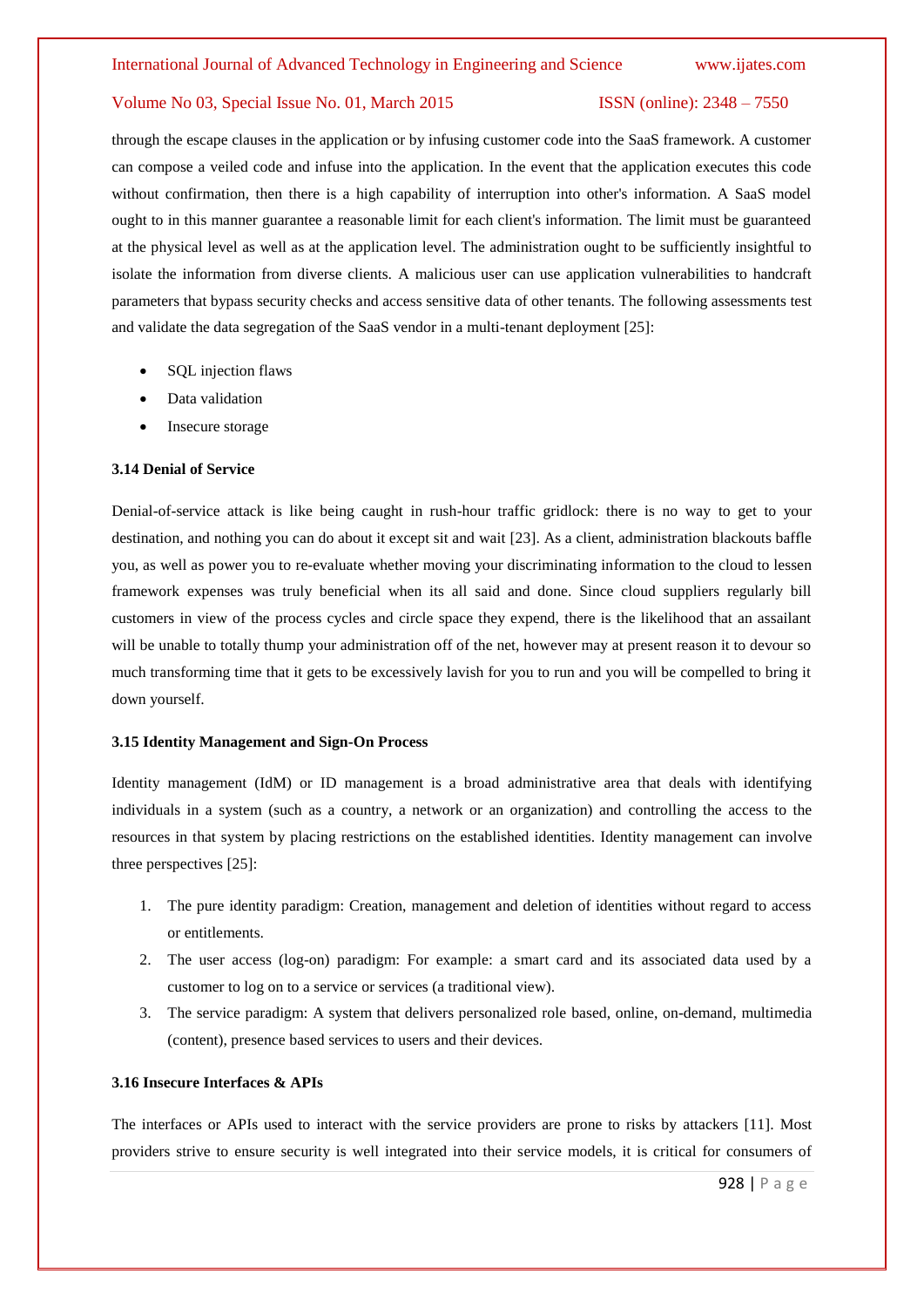those services to understand the security implications associated with the usage, management, orchestration and monitoring of cloud services. Reliance on a weak set of interfaces and APIs exposes organizations to a variety of security issues related to confidentiality, integrity, availability and accountability [23].

#### **3.17 Insufficient Due Diligence**

Cloud computing is a standout amongst the most built up IT developments. Numerous organizations being pushed to the cloud without a complete understanding of Cloud Service Provider (CSP) environment. Because of this associations are assuming obscure level of danger. By embracing cloud advancements without fitting comprehension will leave the association with number of issues. The gauge for any association to embrace this new innovation is that they must have proficient assets and perform broad interior and CSP due diligence to understand the concepts.

### **3.18 Malicious Insiders**

A malicious insider, for example, a system programmer, in a improperly outlined cloud scenario can have access to possibly sensitive data. From IaaS to PaaS and SaaS, the malicious insider has expanding levels of access to more discriminating frameworks, and inevitably to information. Frameworks that depend exclusively on the cloud service provider (CSP) for security are at extraordinary hazard here. Regardless of the possibility that encryption is actualized, if the keys are not kept with the client and is just accessible at information use time, the framework is still defenceless against malicious insider assault.

#### **3.19 Network Security**

In a cloud deployment model, sensitive data is obtained from the enterprises, processed by the SaaS application and stored at the cloud vendor end. All data flow over the network needs to be secured in order to prevent leakage of sensitive information. This involves the use of strong network traffic encryption techniques such as Secure Socket Layer (SSL) and the Transport Layer Security (TLS) for security [25].

#### **3.20 Shared Technology Issues**

A trade off of an essential bit of imparted innovation, for example, the hypervisor, an imparted stage segment, or an application in a SaaS environment uncovered more than simply the traded off client; rather, it uncovered the whole environment to a capability of trade off and rupture. This defencelessness is risky on the grounds that it possibly can influence a whole cloud without a moment's delay.

#### **3.21 Vulnerability in Virtualization**

Virtualization is one of the principle sections of a cloud environment. In any case this stances significant security danger. Guaranteeing that diverse occasions running on the same physical machine are secluded from one another is a noteworthy undertaking of virtualization which is not met totally in today's situation. The other issue is the control of overseer on host and visitor working frameworks. Current VMMs (Virtual Machine Monitor) don't offer impeccable confinement. Numerous bugs have been found in all mainstream VMMs that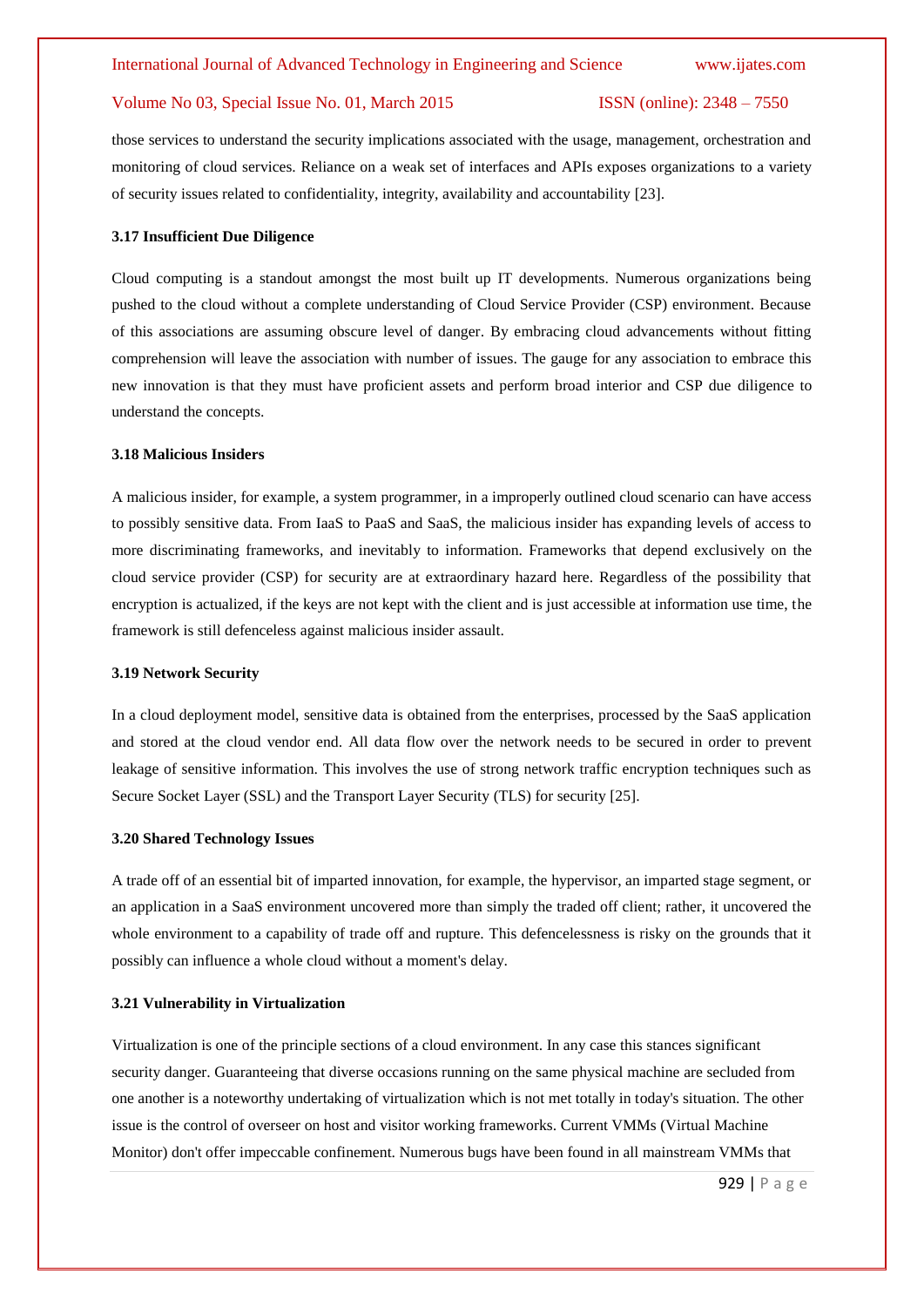permit getting away from VM. Virtual machine monitor ought to be 'root secure', implying that no benefit inside the virtualized visitor environment grants obstruction with the host framework. Some vulnerability has been found in all virtualization software which can be exploited by malicious, local users to bypass certain security restrictions or gain privileges [25]. For example, the vulnerability of Microsoft Virtual PC and Microsoft Virtual Server could allow a guest operating system user to run code on the host or another guest operating system.

### **IV. CONCLUSION**

There is no doubt what so ever that cloud computing is providing benefits to IT enterprises with its various facilities and on demand services in a cost effective manner. Every business whether big or small can benefit from moving to the clouds. But there are various challenges and security problems which everyone must consider before transferring the data to a cloud. Data Security is the biggest challenge faced by the cloud community. So the way to better nature of administration and fruitful cloud computing activities is to have a harmony in the middle of profits and the related risks. Cloud suppliers ought to include more assets and security approaches to shield themselves from noxious assaults. This paper has presented an overview of most of the issues concerning the security aspect of the cloud paradigm. As the clouds are in continual developmental phase, the researchers have a lot of challenges in handling the security threats, energy conservation, resource management, scheduling strategies, interoperability and reliability in cloud computing and make it a successful and profitable technology.

### **REFERENCES**

- [1]. Armbrust M., et al. "A View of Cloud Computing", Communications of the ACM, April 2010, vol. 53, no. 4, pg: 50-58, DOI:10.1145/1721654.1721672
- [2]. Ashktorab V., Taghizadeh S.R., "Security Threats and Countermeasures in Cloud Computing", IJAIEM, ISSN 2319 - 4847, Volume 1, Issue 2, October 2012, pg: 234-245
- [3]. Buyya R., Yeo C. S., Venugopal S., Broberg J., and Brandic I., "Market-Oriented Cloud Computing: Vision, Hype, and Reality for Delivering IT Services as Computing Utilities", in proceedings of the 10th IEEE International Conference on High Performance Computing and Communications, HPCC'08, Dalian, China, Sept. 2008.
- [4]. Buyya R., Yeo C. S., Venugopal S., Broberg J., and Brandic I., "Market-Oriented Cloud Computing: Vision, Hype, and Reality of Delivering Computing as the 5th Utility", Proceedings of the 2009 9th IEEE/ACM International Symposium on Cluster Computing and the Grid, CCGRID '09, ISBN: 978-0- 7695-3622-4 DOI: 10.1109/CCGRID.2009.97
- [5]. Buyya, R., Broberg, J., Goscinski, A., "Cloud Computing: Principles and Paradigms", Wiley, 2011, ISBN: 978-81-265-4125-6
- [6]. Choubey R., Dubey R.,, Bhattacharjee J., "A Survey on Cloud Computing Security, Challenges and Threats", IJCSE, ISSN: 0975-3397Vol. 3 No. 3, Mar 2011, pg: 1227-1231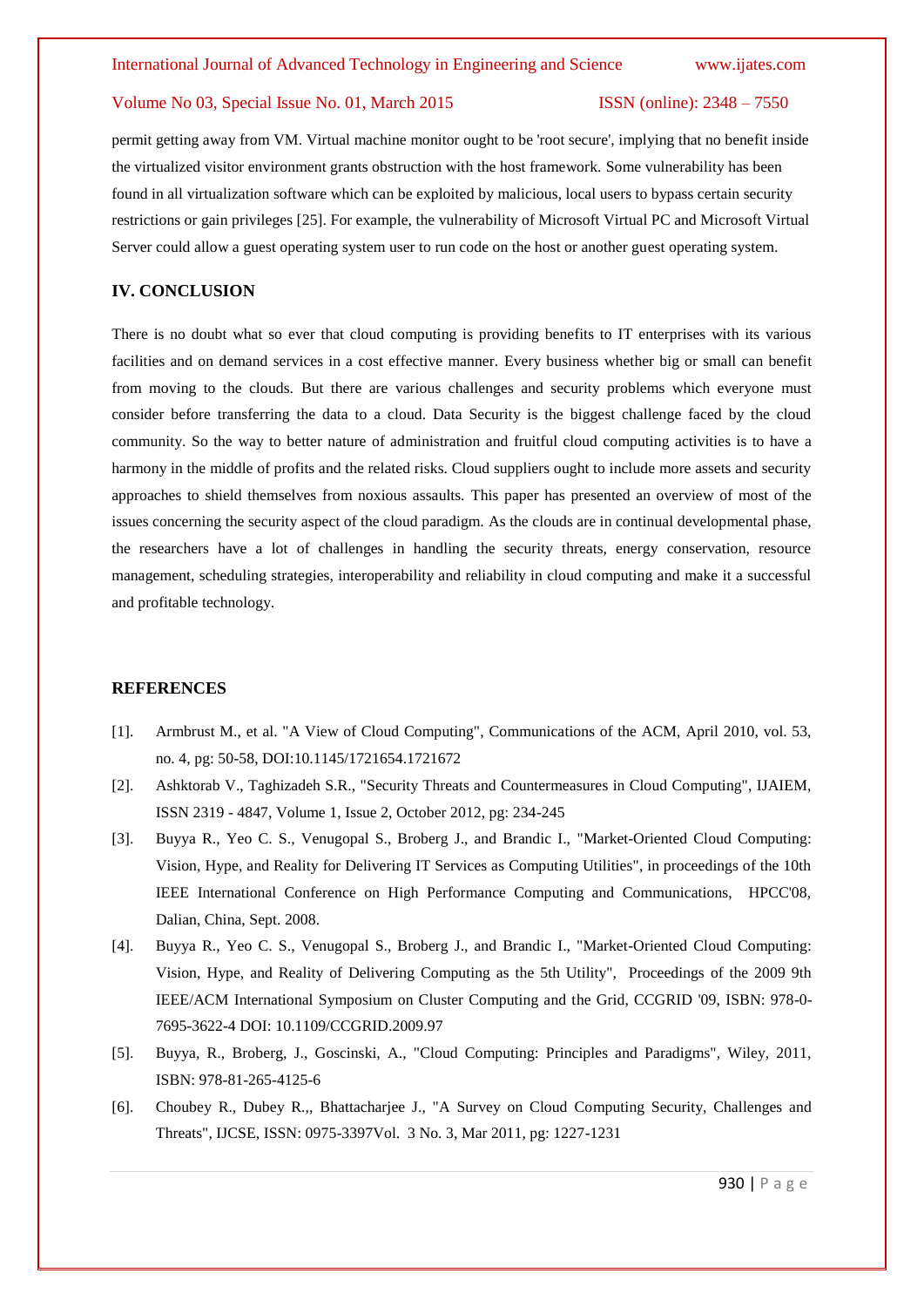Volume No 03, Special Issue No. 01, March 2015 **ISSN** (online): 2348 – 7550

$$
SN(online): 2348, 7550
$$

- [7]. Dargan S., "Security Threats in Cloud Computing Environment", Journal Of Information, Knowledge And Research In Computer Engineering, ISSN: 0975 – 6760, VOLUME – 03, ISSUE – 02, pg: 619-621
- [8]. Devangan K.K., Wanjari A., Dewangan S.K., "A Valued Analysis of Information Security, Threats and Solutions for Cloud Computing", IJARCSEE, ISSN: 2277 – 9043, Volume 2, Issue 9, September 2013, pg: 648-658
- [9]. Dhingra M., "Cloud Data Encryption Ensuring Security", International Journal of Engineering Research & Technology (IJERT), ISSN: 2278-0181, Vol. 4 Issue 01, January-2015, pg: 62-64
- [10]. Gharehchopogh F.S., Rezaei R., Maleki I., "Mobile Cloud Computing: Security Challenges for Threats Reduction", International Journal of Scientific & Engineering Research, ISSN: 2229-5518, Volume 4, Issue 3, March-2013
- [11]. Gupta S., Khandelwal S., "Cloud Computing Security Threats", International Journal of Engineering Research & Technology (IJERT), ISSN: 2278-0181, Vol. 4 Issue 01, January-2015, pg:20-22
- [12]. Hayes B., "Cloud computing", Communications of the ACM, July 2008, Vol. 51, No. 7, pg. 9-11, DOI: 10.1145/1364782.1364786.
- [13]. Inbarani W.S., et al., "A Survey on Security Threats and Vulnerabilities In Cloud Computing", International Journal of Scientific & Engineering Research, ISSN 2229-5518, Volume 4, Issue 3, March - 2013, pg: 1-4
- [14]. Joshi A.G., Shele R.R., "Overview on Security Threats and Solutions in Cloud Computing", International Journal of Computer, Information Technology & Bioinformatics (IJCITB), ISSN: 2278-7593, Volume-2, Issue-2, pg: 1-5
- [15]. K. Valli Madhavi et al, "Cloud Computing: Security Threats and Counter Measures", International Journal of Research in Computer and Communication technology, IJRCCT, ISSN: 2278-5841, Vol 1, Issue 4, September 2012
- [16]. K.L.Neela, V.Kavitha, R.K.Ramesh, "Cloud Computing: Threats and Security Issues", IJESRT, ISSN: 2277-9655, Vol. 2 Issue 8 Aug 2013, pg: 2070-2072
- [17]. Kumar P. et al. "Security Threats to Cloud Computing", International Journal of IT, Engineering and Applied Sciences Research (IJIEASR) ISSN: 2319-4413, Volume 2, No. 1, December 2013, pg: 25-29
- [18]. Lee K., "Security Threats in Cloud Computing Environments", International Journal of Security and Its Applications, Vol. 6, No. 4, October 201 2, pg: 25-32
- [19]. Makkar G.D., Panwar V., "Cloud Computing Security: Risks and Threats", IJETTCS, ISSN 2278-6856, Volume 3, Issue 2, March – April 2014, pg: 111-116
- [20]. Mell P., Grance T., "The NIST Definition of Cloud Computing", NIST Special Publication 800-145, September 2011, http://csrc.nist.gov/publications/nistpubs/800-145/SP800-145.pdf
- [21]. Muthukumar V.P., Saranya R., "A Survey on Security Threats and Attacks in Cloud Computing", Computer Science International Journal of Computer Sciences and Engineering, E-ISSN: 2347-2693, Volume-2, Issue-11, pg: 120-125
- [22]. Nicho M., Hendy M., "Dimensions Of Security Threats In Cloud Computing: A Case Study", Review of Business Information Systems – Fourth Quarter 2013, Volume 17, Number 4, pg: 159-170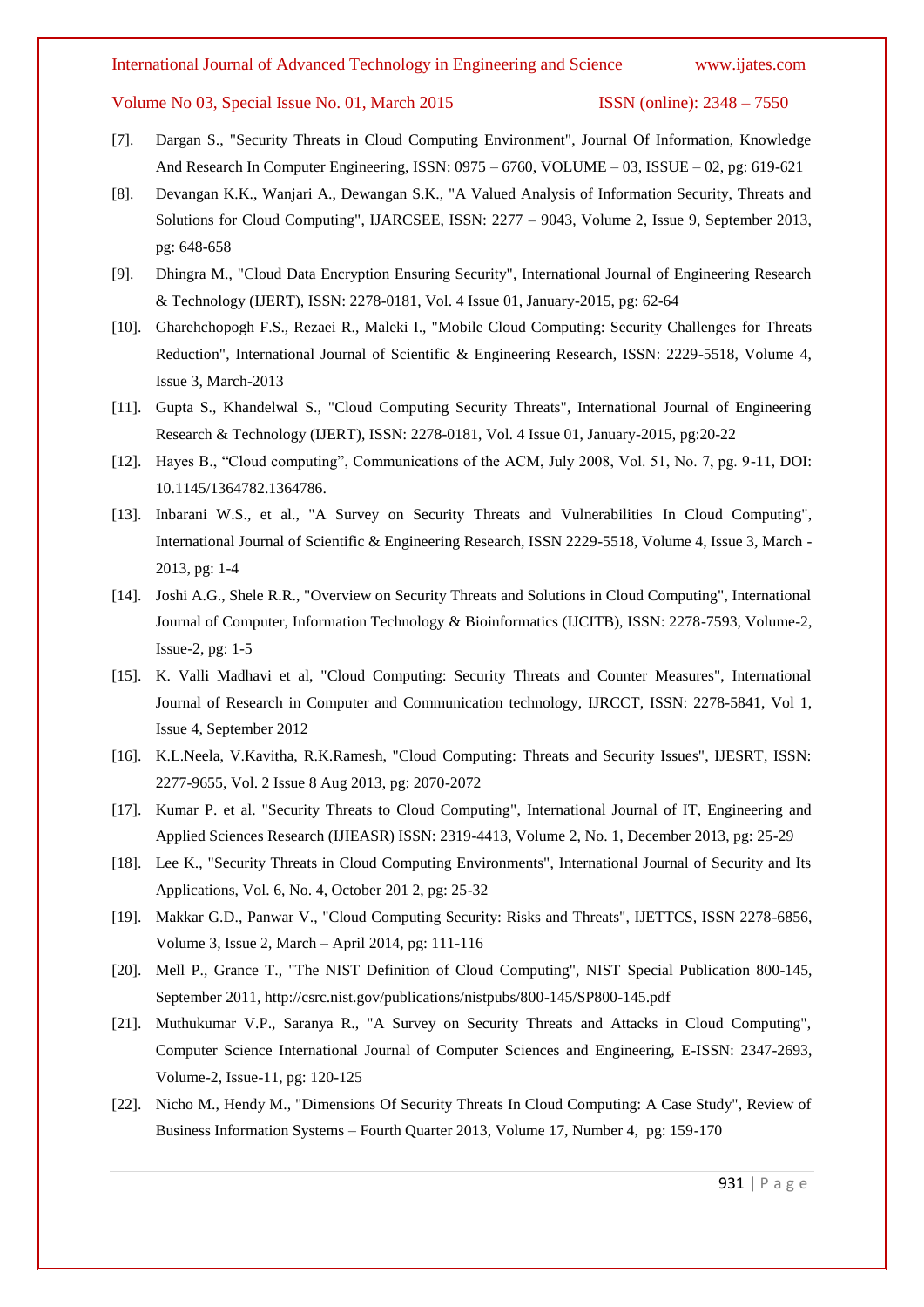Volume No 03, Special Issue No. 01, March 2015 ISSN (online): 2348 – 7550

- [23]. Raju M., Lanitha B., "Survey about Cloud Computing Threats", (IJCSIT) International Journal of Computer Science and Information Technologies, Vol. 5 (1) , 2014, pg: 384-389
- [24]. Rot A., Sobinska M., "IT Security Threats in Cloud Computing Sourcing Model", Proceedings of the 2013 Federated Conference on Computer Science and Information Systems, pp. 1141–1144
- [25]. S. Subashini, V. Kavitha, "A survey on security issues in service delivery models of cloud computing", Elsevier Journal of Network and Computer Applications 34 (2011), pg: 1–11
- [26]. Sabahi F., "Cloud Computing Security Threats and Responses", 978-1-61284-486-2/11/pg: 245-249, ©2011 IEEE
- [27]. Shah B., Vania J., "A Literature Survey on Virtualization Security Threats in Cloud Computing", International Journal of Science and Research (IJSR), ISSN (Online): 2319-7064, Volume 3 Issue 12, December 2014, pg: 1137-1140
- [28]. Shaikh F.B., Haider S., "Security Threats in Cloud Computing", 6th International Conference on Internet Technology and Secured Transactions, 11-14 December 2011, Abu Dhabi, United Arab Emirates, 978-1- 908320-00-1/11/pg: 214-219 ©2011 IEEE
- [29]. Singh R., Patel P., "Cloud Computing vs. Grid Computing: A Comparison", in the Proceedings of ICETPITM – 2015, International Conference on Exploring Trends and Practices in Information Technology and Management, 5'Th – 6'Th January, 2015, St. Aloysius' College, Jabalpur, M.P.
- [30]. Singh R., Patel P., Sahoo B., "A Compendium of Cloud Computing", International Journal of Advance Computing Technique and Applications (IJACTA), ISSN: 2321-4546, Vol. 2, No. 1 (January, 2014), pg: 073-079
- [31]. Solanke V.S., Kulkarni G.A., Katgaonkar P., Gupta S., "Mobile Cloud Computing: Security Threats", Proceedings of International Conference on Electronics and Communication Systems (ICECS'14), pg: 550-553
- [32]. Soofi A.A., Khan M.I., Fazal-e-Amin, "Encryption Techniques for Cloud Data Confidentiality", International Journal of Grid Distribution Computing, ISSN: 2005-4262, Vol.7, No.4 (201 4), pp.1 1 -20, http://dx.doi.org/10.14257/ijgdc.2014.7.4.02
- [33]. Srivastava P., Chandan R.R., Singh R.K., "A perspective view of security threats in cloud Computing", National Conference on Challenges & Opportunities to Computer science & Information technology in Next Generation, (COTII-13),16thfeb-2013,AIMT,Lucknow
- [34]. Te-Shun Chou, "Security Threats on Cloud Computing Vulnerabilities", International Journal of Computer Science & Information Technology (IJCSIT) Vol 5, No 3, June 2013, pg: 79-88, DOI : 10.5121/ijcsit.2013.5306
- [35]. Tiwari D., Dhariwal M.K., Kesharwani A., Tehariya S.K., "Security Threats in Cloud Computing", IJMEMR, ISSN: 2320-9984 (Online), Volume 1, Issue 4, December 2013, pg: 5-12
- [36]. Tiwari D., Tiwari D., "A survey ofcloud computing security threats", Proceedings of the International Conference on Cloud, Big Data and Trust 2013, Nov 13-15, RGPV, pg: 47-51
- [37]. Vaquero L. M., Rodero-Merino L., Caceres J., Lindner M., "A Break in the Clouds: Towards a Cloud Definition", ACM SIGCOMM Computer Communication Review, Volume 39, Number 1, January 2009, pg: 50-55